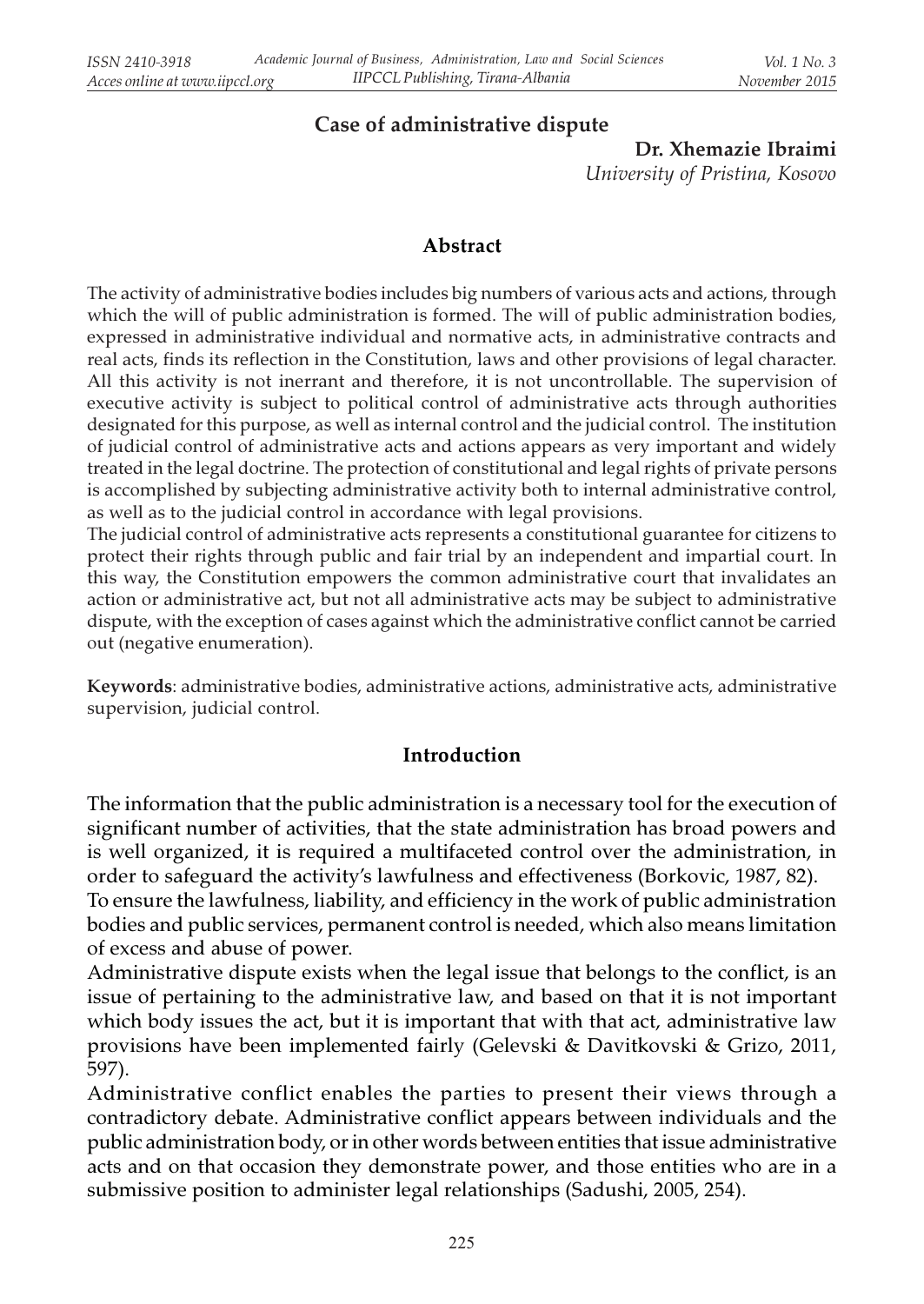Administrative conflict is inextricably linked to the notion of administrative work, which is why it is defined as a conflict that takes place between individuals, legal persons, institutions in one side and administrative bodies and other state bodies of public service on the other side, that are related to the legality of the decision issued in the administrative work in the context that led in court, in a separate administrative procedure (Gelevski, 2003, 254).

Judicial control of the administrative work of the administration is a judicial method that eliminates the illegality (lawlessness) in administration in order to avoid illegality in administration. While performing the functions assigned to courts, in certain cases judicial control in this area is not only excessive, but often takes into account the position of judicial bodies, the general system of state bodies and the method and tools they use, which is one of the most appropriate controls that exist in the governmental system (Dobjani, 2003, 225).

## Case of administrative dispute

In order to protect the rights and freedom of citizens and to initiate an administrative dispute, it is necessary for the administrative body to issue an act, which must meet the following specific conditions:

- 1. an act issued by an authorized issuer, i.e. be issued by a state body or working organization in activities exercised under public authority i.e. (for giving a construction land for temporary use and termination of use of that land, not judicial authorities);
- 2. authoritative act to be issued in an authoritative way (unilateral expression of will to create legal and administrative relationship), i.e. it should be an act of power and not an act of activity (work) (Sokoli, 2014, 224 );
- 3. a legal act to have the function of a legal act and not of material act, i.e. to create legal consequences on the rights and obligations of legal entities (Popovic, 1979) e.g. (finding, evaluation and the opinion of the medical commission of Health Insurance Fund is not an administrative act for which a court protection is provided, but a professional opinion is needed);
- 4. an act issued in administrative matters in which primary availability is designated, i.e. placed on any right, obligation or legal interest of a certain party, e.g. (demand of the plaintiff, to take measures for warning and punishment of employees of the state body due to abuse and exceeding of official powers in receiving any complaint does not represent an administrative work, since warning and punishment of employees in the Ministry of Interior does not represent the realization of the right of the plaintiff in any administrative matter);
- 5. concrete and individual an act by which is decided for a particular case on the rights and obligations or legal interests of certain legal entity (of an individual or legal entity), i.e. administrative dispute may not be initiated against the common acts of the state bodies that carry out public authorizations, as the same acts are abstract rules on which legal relations of individuals or legal entities are based, e.g., (Urban planning is a common act, which is issued for carrying out of activities from their powers);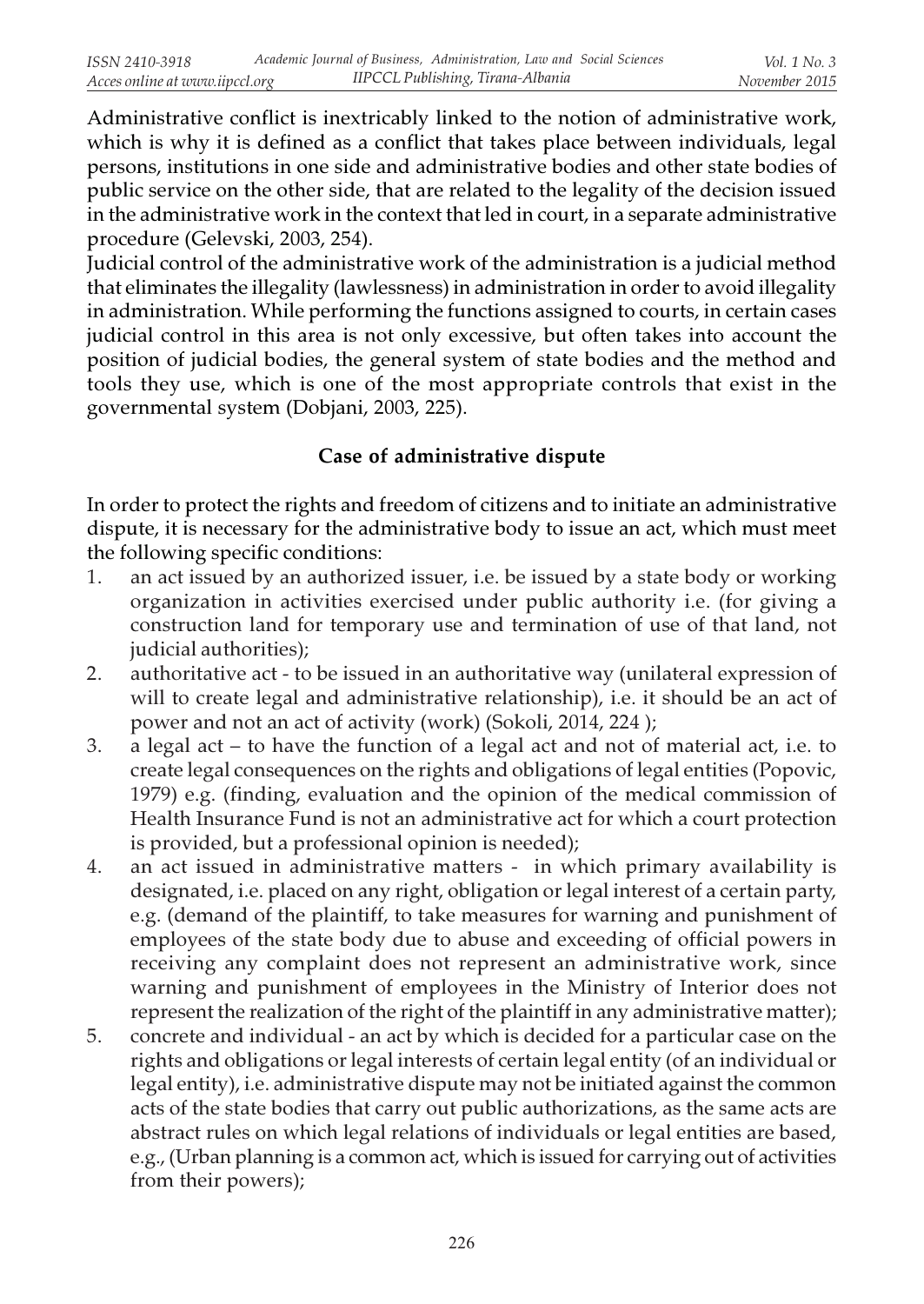- 6. be a final act in administrative proceedings (administrative dispute may be initiated against the administrative act issued by the second instance body after filing the complaint against the act issued by the first instance body (Sokoli, 2014, 223).
- Administrative act is an act by which the state body or the organization in the exercise of public authority decides on any rights or obligations of a particular person or organization for certain administrative issues.

Administration legal acts are divided in two categories:

- Normative acts or acts of general character (provisions),
- Individual acts.

Normative acts are acts belonging to an indefinite number of persons and indefinite number of cases (Stavileci, 1997, 110). Normative acts or general acts are acts through which administrative bodies generally regulate certain norms of behavior, an indefinite number of cases. By normative acts, administrative bodies are not required to regulate material-legal relations, with provisions that regulate the ways of law enforcement. Such acts are: laws, decrees, resolutions, rules, administrative ordinances and guidelines. These acts cannot be subject of administrative dispute. Cases of administrative dispute cannot be acts issued on matters where judicial protection is guaranteed outside the administrative dispute and on issues decided by the Assembly and the President of the Republic.

The administrative act is a legal act of the administration, where the administrative body in an authoritative way solves a particular issue, the so-called "concrete legalauthoritative act issued in administrative work". Also, the administrative act is defined as an act or action, by which is decided on the rights, obligations or legal interests of parties in administrative proceedings, respectively, an act by which under the law is decided on the rights, obligations and legal interests of certain persons in a given situation which has the character of the administrative work.

What is the difference between administrative acts on the one hand and administrative provisions, judicial act and legal work on the other hand?

The common characteristic of administrative act and administrative provisions is the authority, and the difference is that the administrative act is an individual act, and administrative provisions is a general norm or part of the common act, without which there is no administrative act.

Administrative and judicial acts are legal acts that are issued in individual cases. The difference between them is that the administrative act specifies the availability, and judicial act determines the sanction, if it is proved that the provisions of legal acts have been violated.

Administrative act and legal work are individual legal acts that are distinguished on the basis of their authority, i.e., the administrative act is an authoritative act, whereas the legal work is a private act (Popovic, 1979, 114). According to the body which issued the decision it should be made a difference between the decision issued by the (individual) body, a decision issued by a collegial body and a decision issued by two or more bodies.

According to their form, decisions may be: written or oral..

Partial decision is issued in case when it comes to such an administrative situation, or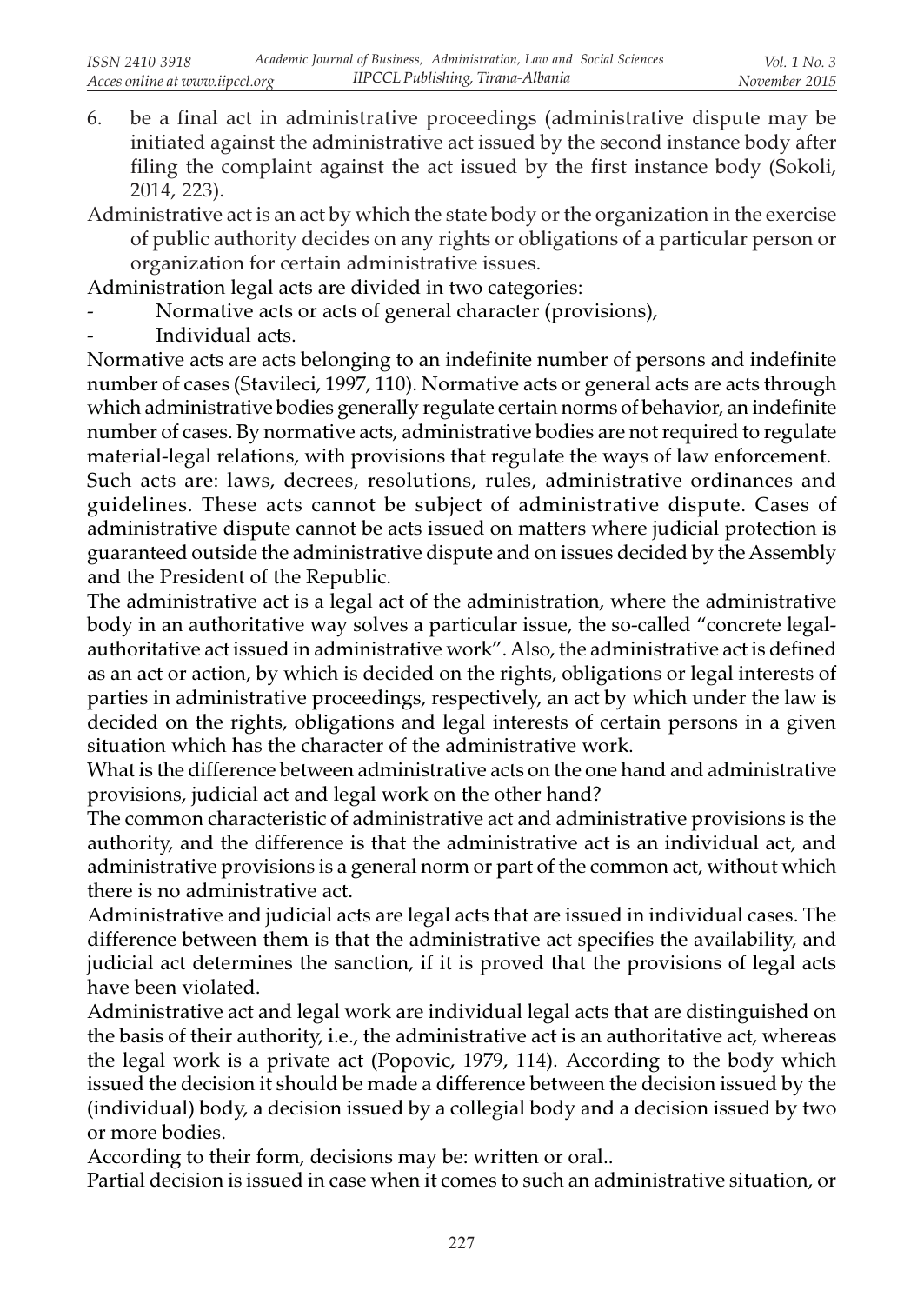when in an administrative case it is decided on more issues, but only some of them have met the requirements for consideration, while on other issues it will be needed to be decided with special decision. Additional decision is the act by which issues are solved and are not discussed in the proceedings.

Collegial administration bodies issue valid decisions with the participation of more than half of the total number of members of a collegial body, for which issuance the majority of those that are present have voted. Decisions issued by two or more bodies are complex decisions.

If the law anticipates for an administrative case to be decided by two or more administrative bodies, each of these administrative bodies shall decide on the administrative issue, while administrative bodies between themselves will make an agreement for the decision to be issued only by one body. The body that issues such a decision must cite the act of the other body who participated in resolving the issue. In these decisions, we distinguish: a decision issued by a body in cooperation with another body, certified or approved decision by another body. Decisions in administrative proceedings are issued in writing. The joint decision is issued when it comes to a matter that belongs to a larger number of people, but in these decisions all the persons should be named in the enacting terms of the decision, and in the explanation of the decision should be counted the grounds belonging to each person. Common decision is a special type of joint decision, which is issued when it comes to administrative matters belonging to a greater number of persons, that are not known to the authorities. The common decision contains data from which it can be easily ascertained to which persons the decision belongs. Common administrative act is an act which belongs to several persons, and they are not named in the act. E.g. the act by which the inhabitants of a road are ordered to take part in fire extinguishing action. Declarative acts are called acts by which only the existence of administrative legal relations is proved. The action of these acts is the moment when the relationship is created, ex tunc. These acts have a retroactive effect, i.e. that these acts apply from the moment when they are stated-

Subject of an administrative dispute are discretionary administrative acts, or acts issued on the basis of free evaluation through which the administrative body is entitled, when and what administrative act shall be issued or which of the opportunities provided by law will be used. Subject to judicial control cannot be parts of the administrative act in which the administration is free to decide, with which the administration can make a discretionary assessment. The opportunity of the administrative body requires certain freedom of decision, which is why even the court cannot be involved in the research of opportunity of such acts. Subject to judicial control are those parts of the act, which are issued under a discretionary assessment, who are legally related.

According to the administrative doctrine, discretionary power must be controlled. Uncontrolled or absolute discretion is unacceptable and should be avoided (Sadushi, 2005, 280).

Judicial control of the legality of administrative acts issued under discretionary evaluation is manifested through: control with the authorization of administrative body, who decide on a discretionary assessment; the control how the competent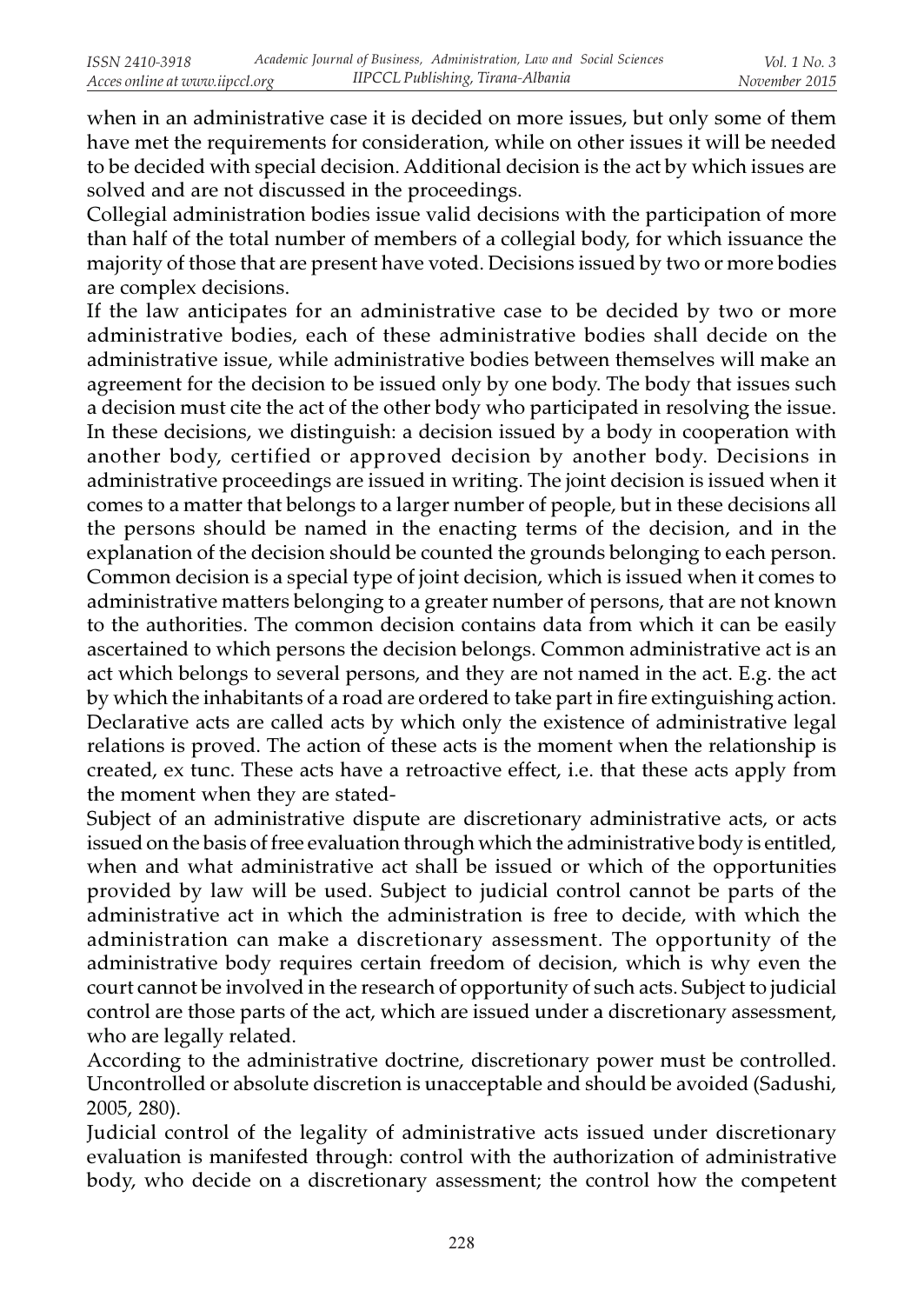authority has acted in the limit of the powers in carrying out the free assessment; control of the facts on which the issued administrative act is issued based on the free assessment; control of the use of formal-procedural provisions, the control of legal intention and the control of case or local jurisdiction. It should be noted that there are absolutely no free acts; the discretion of the administrative authorities does not mean free discretion from all legal limits. Discretion must be exercised according to the purpose for which it is given and the legal restrictions that apply to its exercise must not be exceeded, but the discretionary power must be exercised in accordance with the Constitution and the spirit of the positive legislation. Discretion does not mean arbitrariness. Discretion means that the right or action shall be made and exercised according to the rules of reason and justice, and not by private opinion. So, the right or the action should not be arbitrary, vague, but legal and to be exercised within the limits the authority itself should be limited to, in order to achieve a lawful purpose.

The legal basis, on which the rule of discretion is based, is something that is called permissible as long as it is not prohibited. Discretionary assessment must be applied in the way the public or social interest foresees them. During its execution, the administrative body operates under the principle of opportunity. Discretionary assessment applies when legal-material conditions are met. Here it should be noted the difference between discretionary assessment and free assessment of facts.

Administrative acts will gain the epithet of incomplete acts, when they are issued on the basis of free evaluation, during which it came at the incorrect use of discretionary powers, during the solving of administrative issue. Administrative dispute cannot be initiated; the administrative act cannot be initiated, because of incompletion of acts. In discretion we have excess and abuse of power. In this context, there is a difference between exceeding and abuse of discretion.

The use of discretion is not for the proper purpose but for its misuse. The opposite of discretionary administrative acts are legally related acts during the issuance of which the administrative body is not free in the selection and deployment. When these acts will be issued by administrative bodies, conditions and contents of these acts is strictly defined by the law (Gelevski & Davitkovski & Grizo, 2011, 268).

The basic criterion for the classification of administrative acts in positive and negative is the changing of legal relations. Positive acts are those administrative acts which produce a change in existing legal relationships, whether new relationships are created, or the existing ones change or end. A positive act for e.g. is the decision by which a certain person is taxed.

Negative acts are those administrative acts by which the change of existing legal relationship is refused. The initiation of an administrative dispute through the indictment is conditioned upon consumption of legal remedies in the administrative procedure. So, the law envisages (Pollozhani & Salihu, 2004, 153) the rule that the body of the second instance related to the appeal cannot change the decision to the detriment of the applicant, except in cases when the decision could be annulled or dissolved in accordance with the right to supervision, extraordinary to be broken or declared invalid. This means that the parties in the second instance process cannot realize fewer rights than in the first instance process, except in case of drastic illegitimate job of first instance body.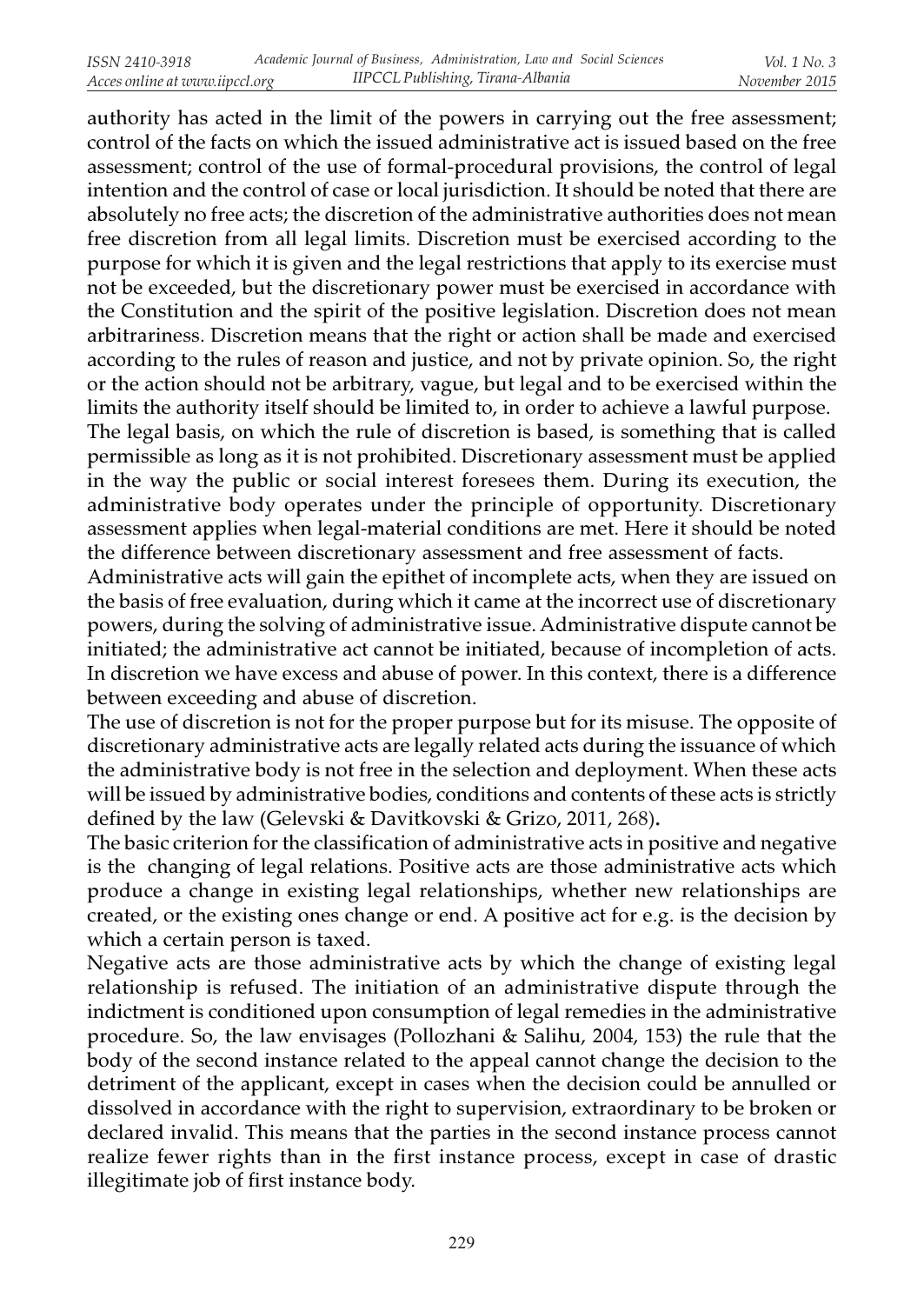The Law on Administrative Disputes of the Republic of Macedonia provides the opportunity to initiate an administrative dispute even when the competent body has not brought an act at the request of the party. But the law implies that the principle of double degree in the administrative procedure must necessarily be observed during the initiation of administrative dispute. The "silence of the administration" is evident when the party receives a negative response from the first instance body, and then submits a complaint to the second instance body, while the latter is not declared on the basis of the complaint, the party in accordance with (Article 22) of the Law on administrative disputes, may initiate an administrative dispute, after the deadline (60 days or a shorter deadline set with special provisions, i.e. within 8 days after the repeated request) provided in the law for the issue of the decision based on the administrative act. If the party did not accept the act required by the body of first instance within the time prescribed by law (60 days or shorter prescribed by a special provision, i.e. not within 7 days limit after the repeated request) the party may initiate an administrative dispute following the appeal to the second instance body which in due time does not issue a decision based on the complaint.

Changes in the Law on administrative dispute, expand the case of judicial and administrative review, so that in addition of state administration and local selfgovernment acts and organizations with public authorizations, as cases of an administrative dispute anticipates other provisions of the Government which provide adjustment of individual reports, decisions of the Parliament and the President of the country when it comes to appointments and dismissals, acts of public administration bodies or organizations, issued in a misdemeanor procedure, administrative contract, among which particularly emphasizes the concession agreements and public procurement contracts, conflict of jurisdiction between bodies, subject to administrative dispute may be the demand for the return of items taken (confiscated), and compensation for the damage caused to the plaintiff by execution of the contested act.

In this way, the negative enumeration in determining the case of administrative dispute is reduced compared to the previous situation. Administrative dispute may be initiated for the legality of the act of state bodies, government authorities and holders of public authorizations issued in the form of the provision that regulates the individual relation and the implementation of concession contracts, public procurement contracts of public interest and for any other contract in which one party is a state body, an organization with public authorizations, public enterprises, municipalities, related to the public interest or public service execution (administrative contracts).

## Conclusions

The activity of every public administration body is materialized with the issuance of the act. Administrative body with an administrative act creates a new legal relationship that changes relationships by perfecting them more or by extinguishing them. The existence of diverse legal relations arising in the activity of public administration necessarily brings different types of administrative acts which differ in their content and form